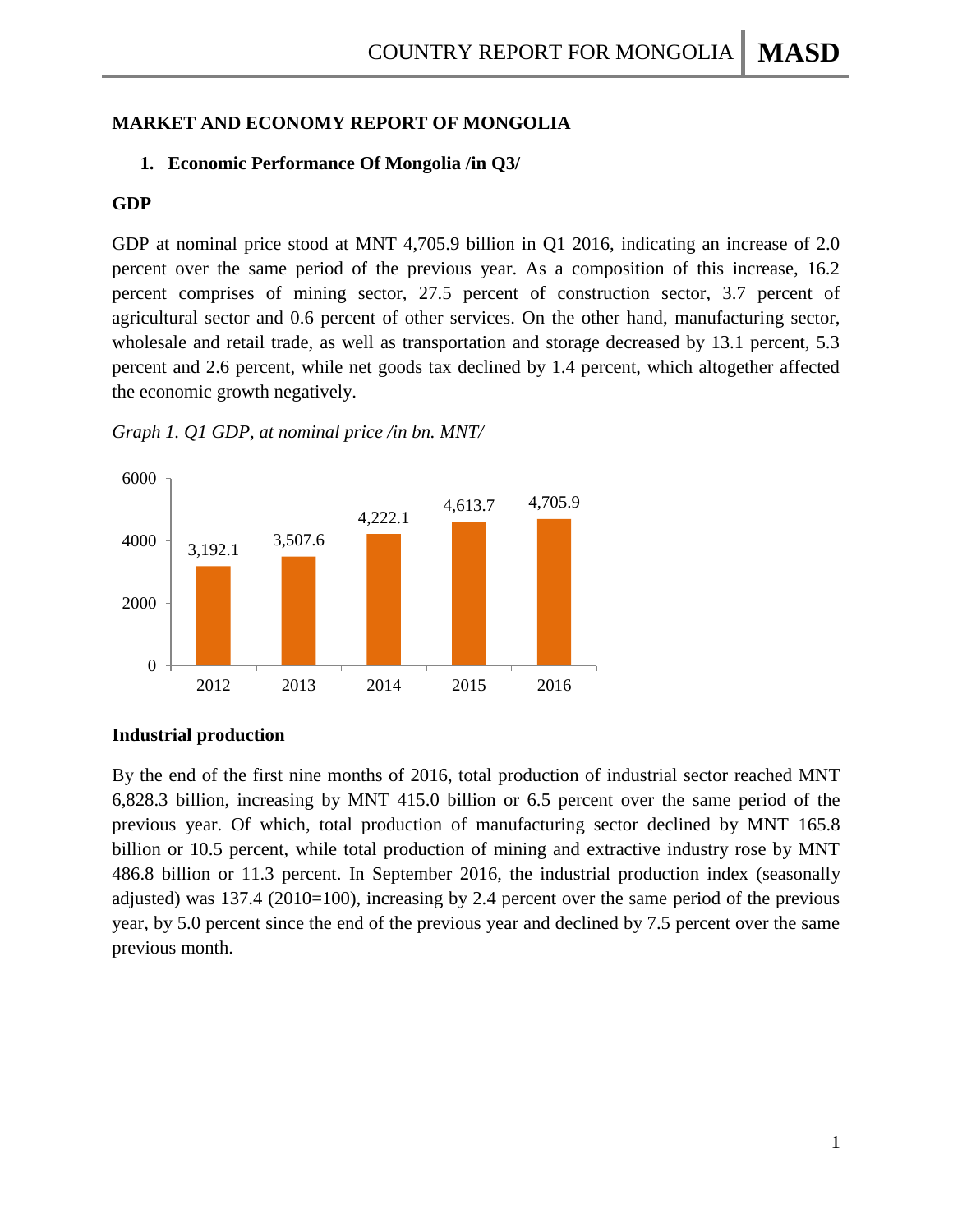|                                                               |         | Jan-Sep 2015 Jan-Sep 2016 | 2016 Jan-Sep   |  |
|---------------------------------------------------------------|---------|---------------------------|----------------|--|
|                                                               |         |                           | $2015$ Jan-Sep |  |
| Total production of agricultural sector<br>/at current price/ | 6,413.3 | 6,828.3                   | 106.5          |  |
| Mining and extractive industry                                | 4,310.8 | 4,797.6                   | 111.3          |  |
| <b>Manufacturing sector</b>                                   | 1,579.9 | 1,414.1                   | 89.5           |  |
| Electricity, heating and water supply                         | 522.6   | 616.6                     | 118.0          |  |

| Table 1. Total production of industrial sector /in bn. MNT/ |  |  |  |  |
|-------------------------------------------------------------|--|--|--|--|
|-------------------------------------------------------------|--|--|--|--|

Industrial production index fell by 7.5 percent over the previous month due to 7.6 percent decrease of extractive industry production. In the mining and quarrying sectors the mining of products such as iron ore, molybdenum with concentrate, zinc with concentrate, copper with concentrate, coal and gold increased by 0.5-3.9 percent and in the manufacturing sector the production of products such as pure water, bakery products, milk, cigarettes, buuz and dumpling, alcoholic beverage, non-alcoholic beverages, printing plastic cards and metal sleeper increased by 0.7-1.5 percent over the same period of the previous year.

On the other hand, in the mining and quarrying sectors the mining products such as crude oil, flour spar concentrate, broken or crashed stone decreased by 4.4-39.0 percent and in the manufacturing sector production of major commodities such as beer, spirit, copper cathode, bread, cement, lime, wooden building door and windows, iron concrete, metal steel, vacuum windows and doors, metal foundries, steel casting fell by 0.7-65.6 percent over the same period of the previous year. Total sold products of industrial sector reached MNT 7,647.9 billion in the first nine months of 2016, of which MNT 4,670.8 billion or 61.1 percent was sold on foreign market.

# **Total state budget**

At the end of reporting period, amount of total equilibrated budget revenue and subsidies stood at MNT 4,012.7 billion, while the amount of total expenditures and net debt stood at MNT 6,064.4 billion, thus bringing the total equilibrated budget balance at MNT 2,051.7 billion in deficit. The deficit of equilibrated balance of total budget rose by MNT 1,184.4 billion over the same period of the previous year, which is mainly due to the expenditure growth of 23.4 percent and revenue decline of 0.8 percent.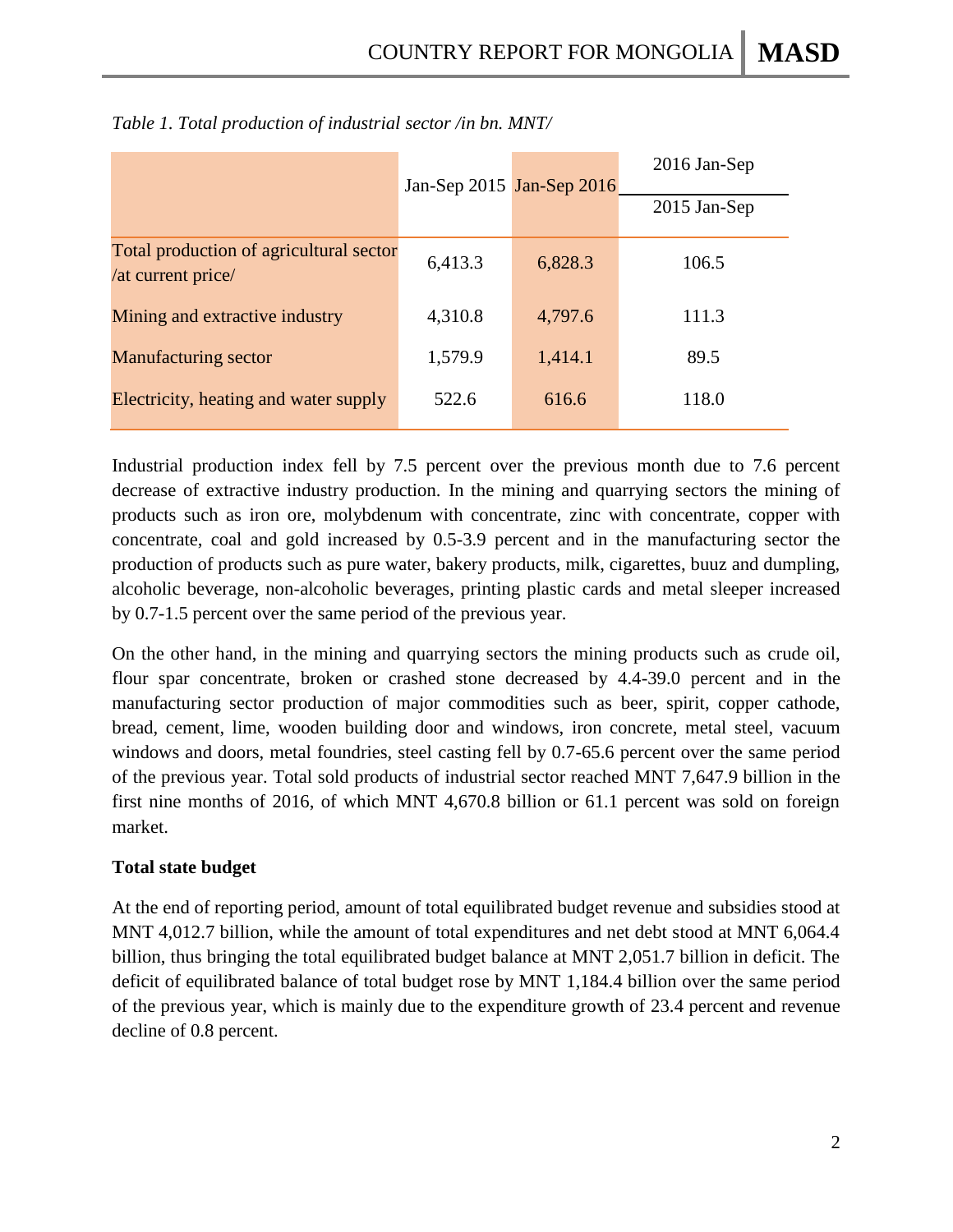

*Graph 2. Total budget /in bn. MNT/*

### **Foreign trade**

In the first nine months of 2016, Mongolia conducted trade with 155 countries and total foreign trade turnover reached USD 5,780.8 million, of which export stood at USD 3,332.8 million and import stood at USD 2,448.0 million. Total trade turnover declined by USD 616.9 million or 9.6 percent to reach USD 5,780.8 million. Of which export and import decreased by USD 208.1 million or 5.9 percent and USD 408.8 million or 14.3 percent respectively, over the same period of the previous year. According to the September performance result, foreign trade balance experienced surplus of USD 884.8 million, showing an increase of USD 200.7 million over the same period of the previous year.

|  |  | Table 2. Foreign trade /in mn. USD/ |  |  |
|--|--|-------------------------------------|--|--|
|--|--|-------------------------------------|--|--|

|                       | Sep 2013   | Sep 2014 | Sep 2015 | Sep 2016 |
|-----------------------|------------|----------|----------|----------|
| <b>Total turnover</b> | 7,923.3    | 8,068.1  | 6,397.9  | 5,780.8  |
| <b>Total balance</b>  | $-1,727.6$ | $-24.4$  | 684.2    | 884.8    |

In the first nine months of 2016, export declined by 5.9 percent or USD 208.1 million over the same period of the previous year. If we examine export decline by main commodity groups, hike of industrial products export caused total export to rise by 2.6 percent, while decrease of mining products export caused the total export to decline by 7.7 percent. Furthermore, weight of mining products export in total export decreased by 2.7 percentage point, while weight of industrial products export rose by 3.0 percentage point over the same period of the previous year.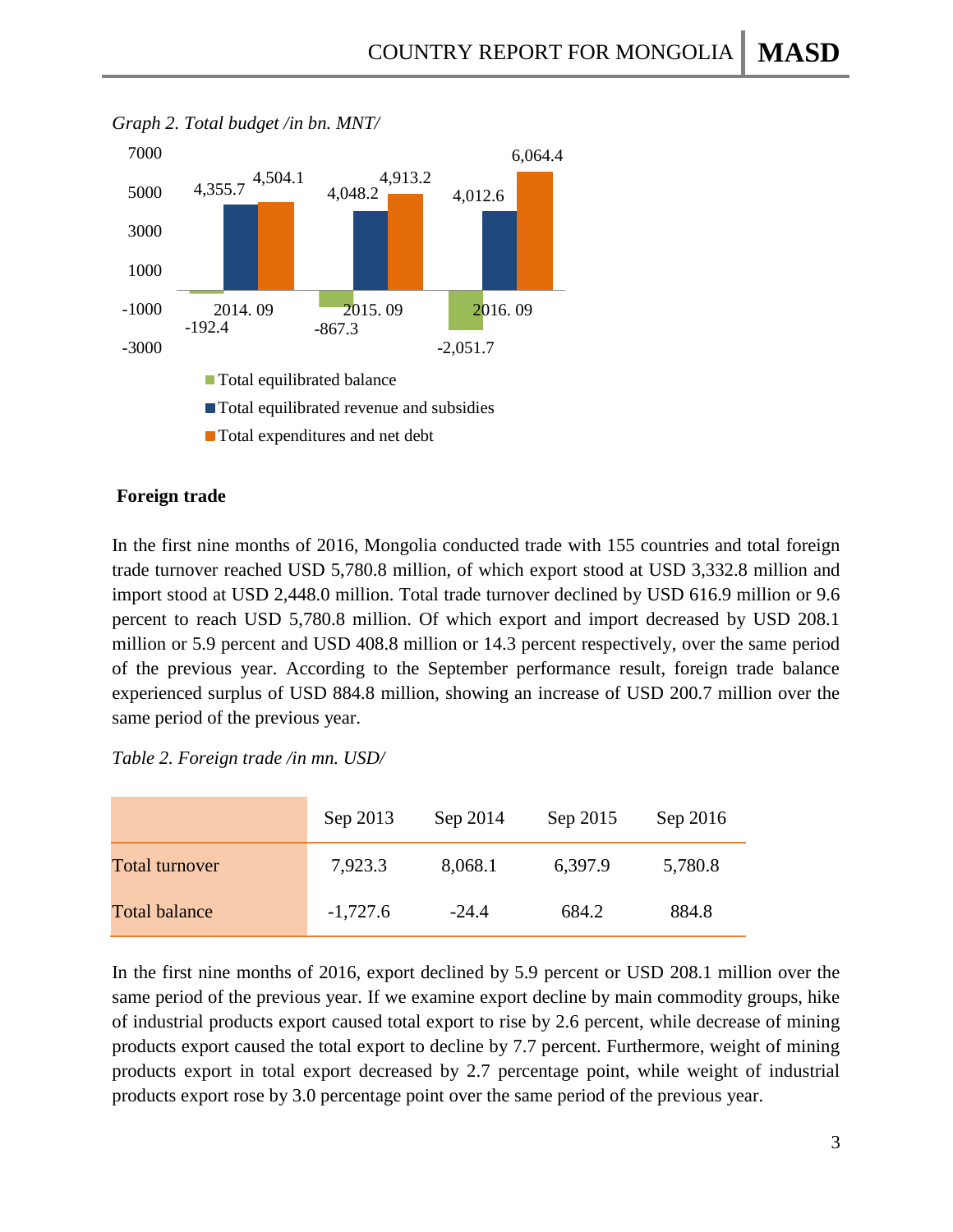

In the first nine months of 2016, import declined by 14.3 percent or USD 408.8 million over the same period of the previous year. If we examine import decline by main commodity groups, decline of investment products caused total import to fall by 9 percent, while decrease of petroleum products caused the total import to decline by 6 percent. Weight of consumer goods in total import rose by 6 percentage point over the same period of the previous year, while the weight of petroleum products fell by 5 percentage point.





#### **Exchange rate**

In September 2016, the nominal average MNT/USD exchange rate announced by Bank of Mongolia stood at MNT 2,243.98, which showed depreciation of MNT 250.19 or 12.5 percent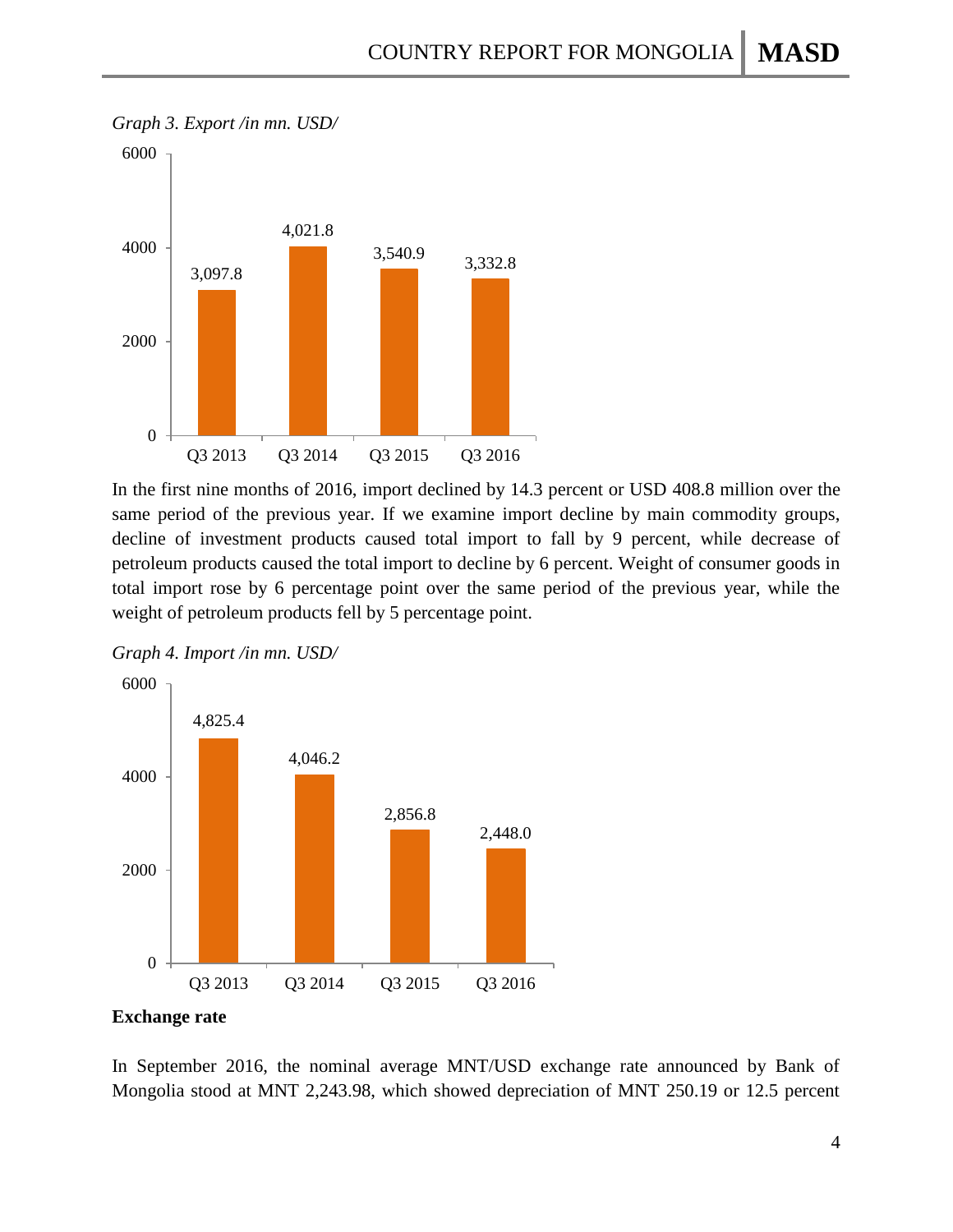over same period of the previous year. The nominal average MNT/USD exchange rate depreciated by 7.7 percent and 2.5 percent in August 2016 and September 2016 respectively, over the previous months.

*Graph 5. MNT/USD exchange rate /in MNT/*



In the reporting month, the nominal average MNT/CNY exchange rate announced by Bank of Mongolia stood at MNT 336.29, showing the depreciation of MNT 23.24 or 7.4 percent over same period of the previous year. The nominal average MNT/CNY exchange rate depreciated by 8.1 percent and 2.2 percent in August 2016 and September 2016 respectively, over the previous months.

*Graph 6. MNT/CNY exchange rate /in MNT/*



### **Inflation**

In September 2016, prices of consumer goods and service at national level decreased by 0.6 percent over previous month, declined by 0.1 percent over the same period of the previous year and rose by 0.6 percent since the end of 2015 respectively.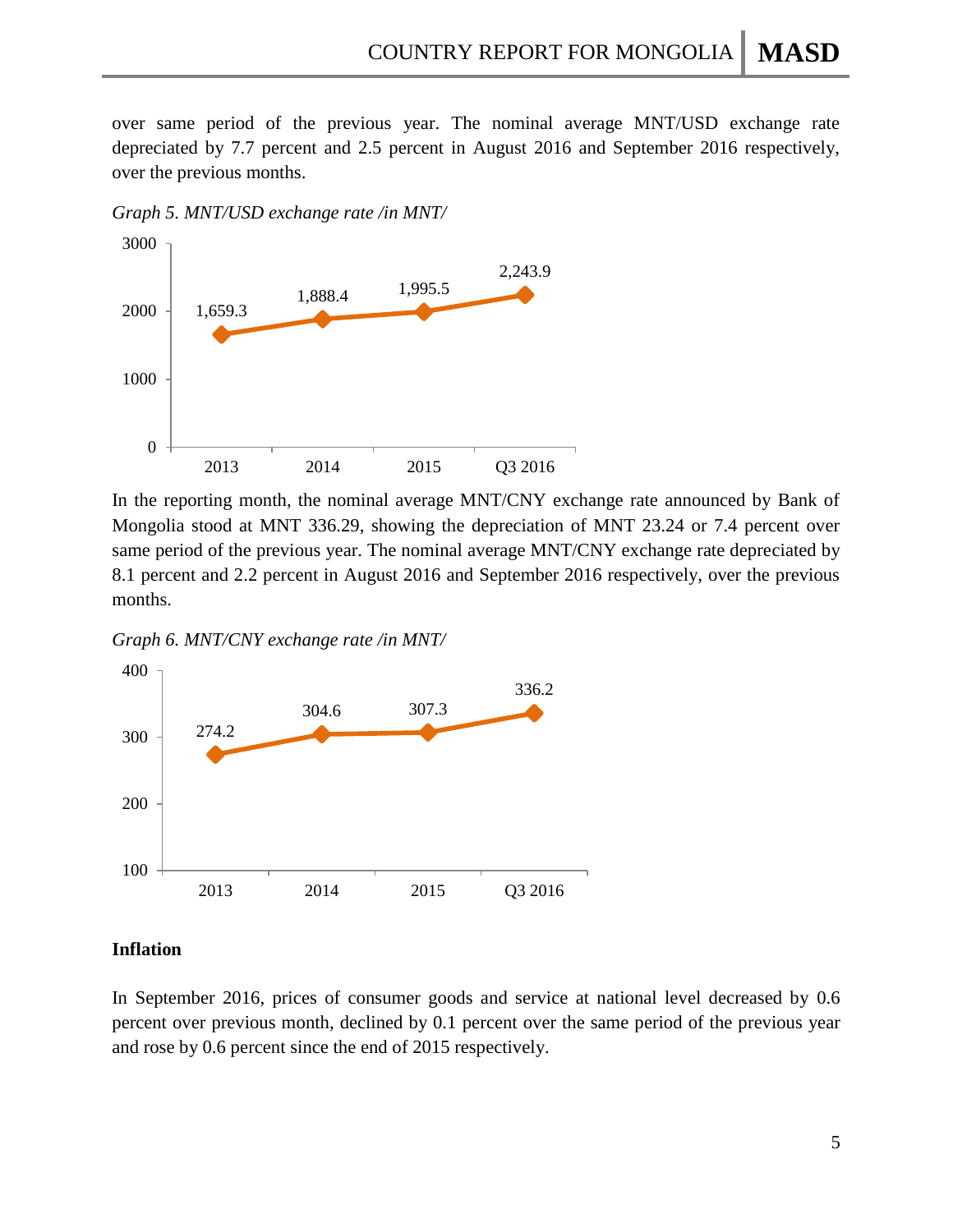



### **Money**

Money supply (M2) reached MNT 11.4 trillion at the end of September 2016, demonstrating a MNT 184.9 billion or 1.6 percent increase over previous month and a 15.3 percent or MNT 1,515.4 billion hike over the same period of the previous year.

*Graph 8. Money supply, M2 /in tn. MNT/*



An MNT 184.8 billion increase of money supply in September 2016 was majorly due to MNT 306.2 billion hike in current account in foreign currency, deposits and current account in domestic currency, while money outside the banks and deposits in foreign currency declined by MNT 121.4 billion in total.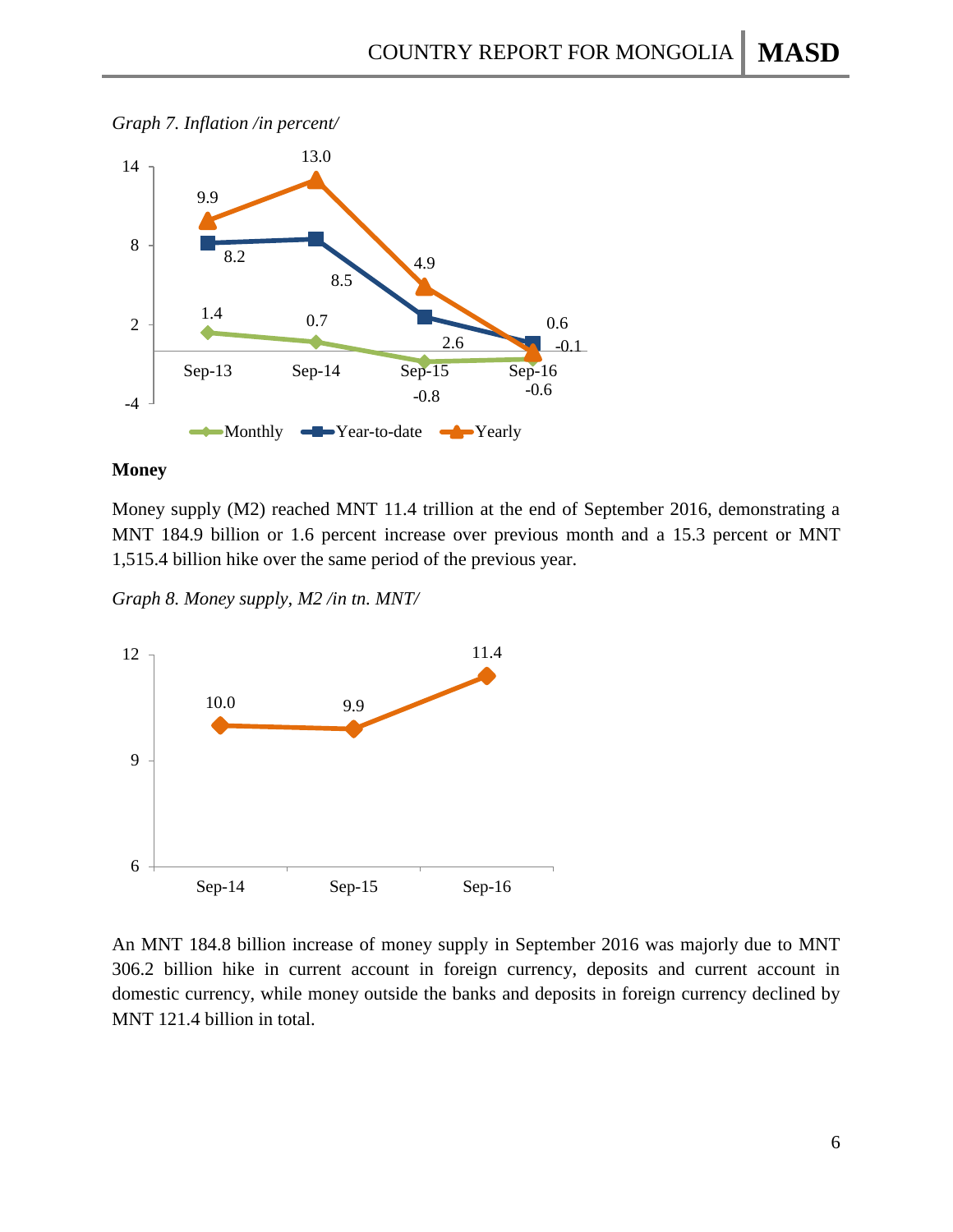# **Loan**

Total outstanding loans to enterprises and individuals reached MNT 12.4 trillion at the end of September 2016, indicating an increase of MNT 50.5 billion or 0.4 percent over the previous month and an increase of MNT 470.3 billion or 3.9 percent over the same period of the previous year.





# **Deposits**

Total deposits stood at MNT 9.5 trillion, of which deposits in domestic currency stood at MNT 5.7 trillion, deposits in foreign currency stood at MNT 2.4 trillion and current account in foreign currency stood at MNT 1.4 trillion, respectively.

*Graph 10. Total deposits /in tn. MNT/*

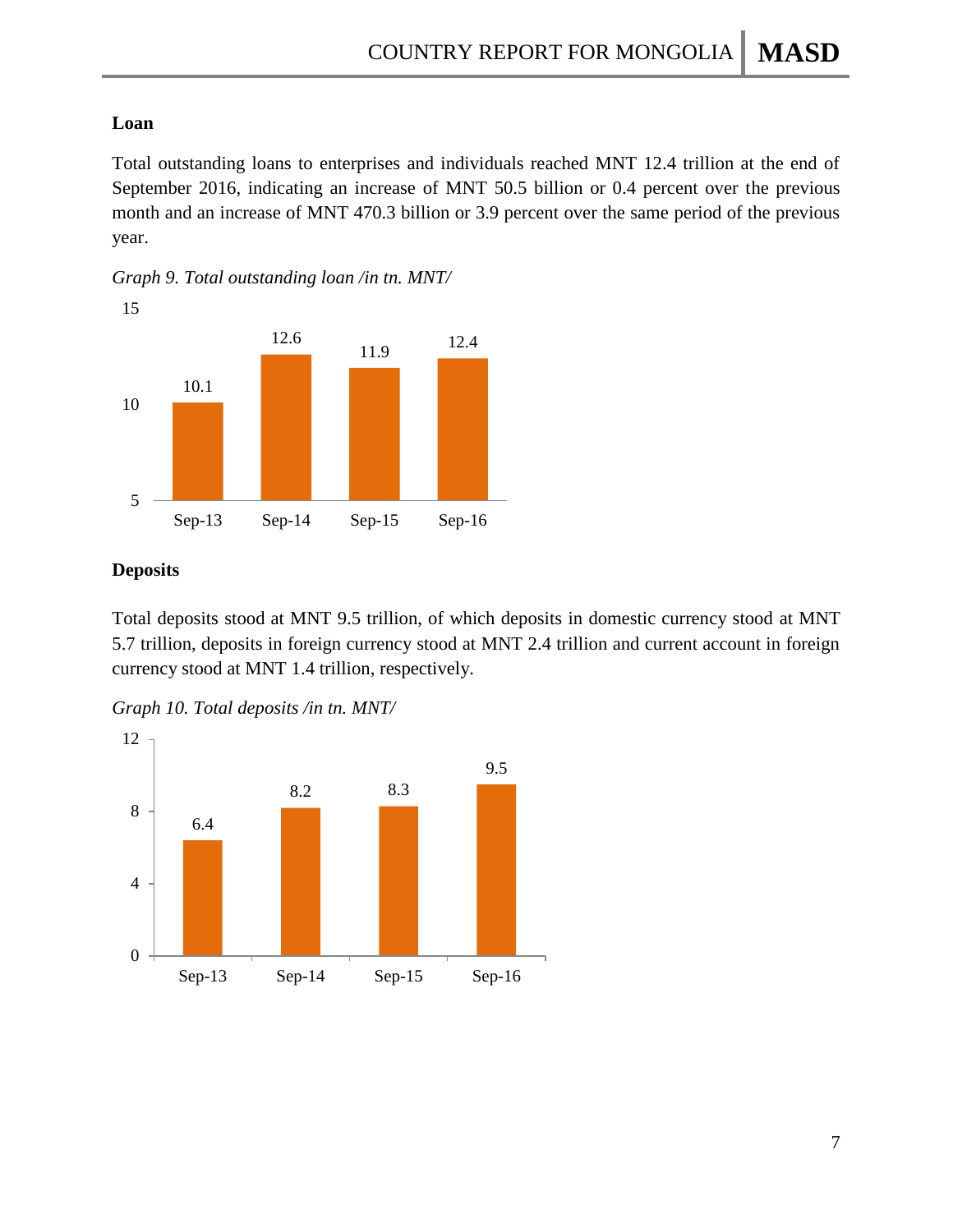### **Reserves**

Net foreign reserves of Mongolia stood at USD 1,092.4 million in September 2016, demonstrating decrease of 4.34 percent over previous month, 22.68 percent over the same period of the previous year and 17.44 percent from the beginning of the year, respectively.

*Graph 11. Total foreign currency reserves /in mn. USD/*



#### **Payment balance**

According to the September performance result, payment balance experienced a deficit of USD - 232.1 million, demonstrating a deficit increase of USD 42.9 million over the previous month. The current balance of payment balance was in deficit of USD -118.9 million, a deficit increasing by USD 87.4 million over the previous month. Capital and financial account was in surplus of USD 185.2 million, showing a decline of USD 10.0 million over the previous month. Reserves and related items stood at USD 232.1 million.

*Graph 12. Payment balance /in mn. USD/*

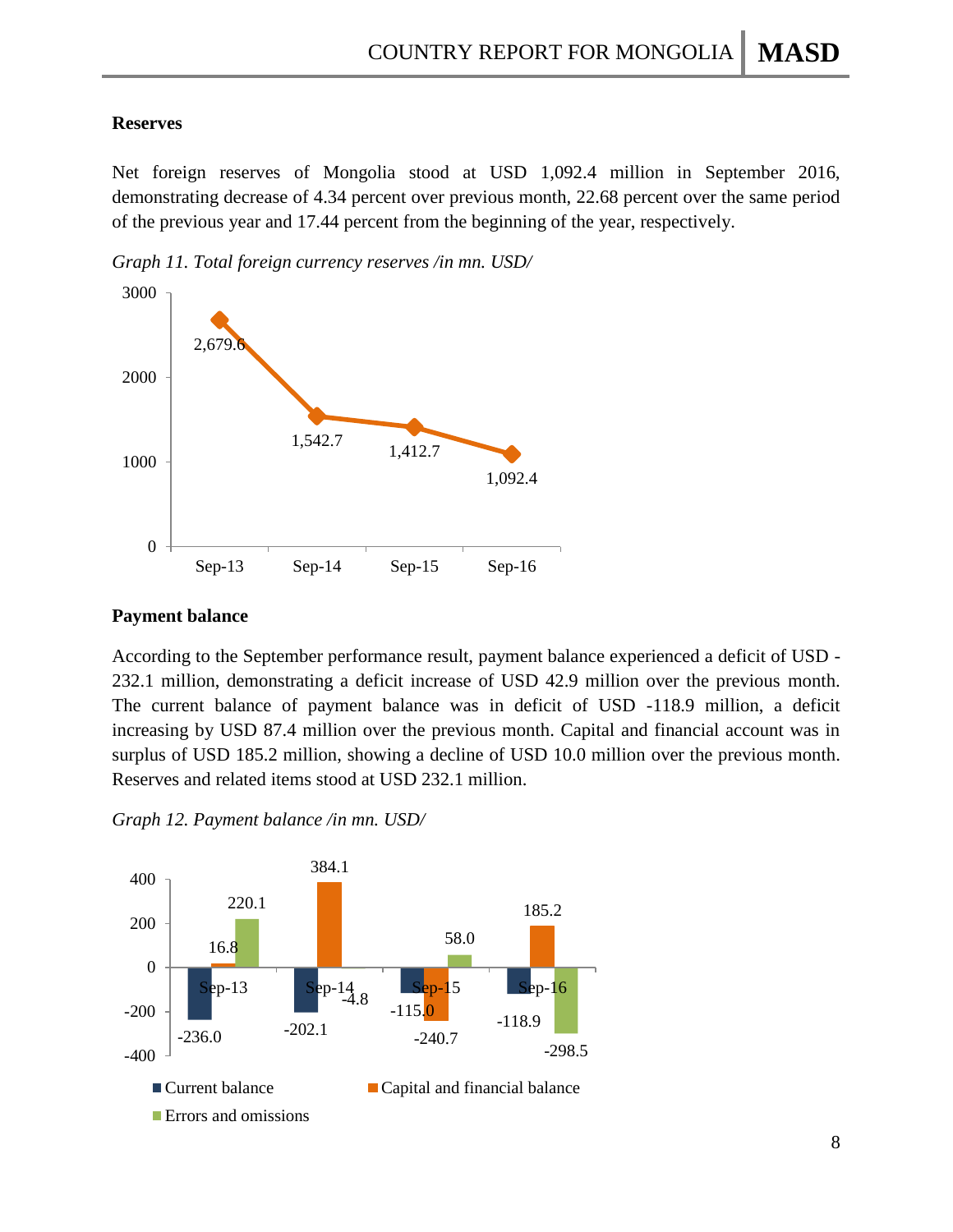In September 2016, direct investment stood at USD -4,280.1 million, of which direct investment in Mongolia reached USD -4,276.2 million. As a composition, equity capital and other capital stood at USD -130.8 million and USD -3,897.6 million, respectively. On the other hand, reinvested capital decreased to reach USD -247.7 million in September 2016.

### *Graph 13. FDI in Mongolia /in mn. USD/*



#### **Monetary policy rate**

In the reporting month, interest rate of loans in domestic currency issued by banks rose by 1.4 percentage points over the same period of previous year, reaching 20.1 percent. Weighted average interest rate of outstanding loans rose by 0.3 percentage point over the same period of the previous year to reach 18.4 percent. Weighted average interest rate of deposits stood stable at 13.2 percent in September 2016. Weighted average interest rate of Central Bank bills increased by 2.9 percentage points over the same period of the previous year and by 3.6 percentage points over the previous month, reaching 15.95 percent. Interbank interest rate rose by 2.8 percentage point over the same period of the previous year and by 2.2 percent over the same period of the previous month to reach 15.9 percent in September 2016.



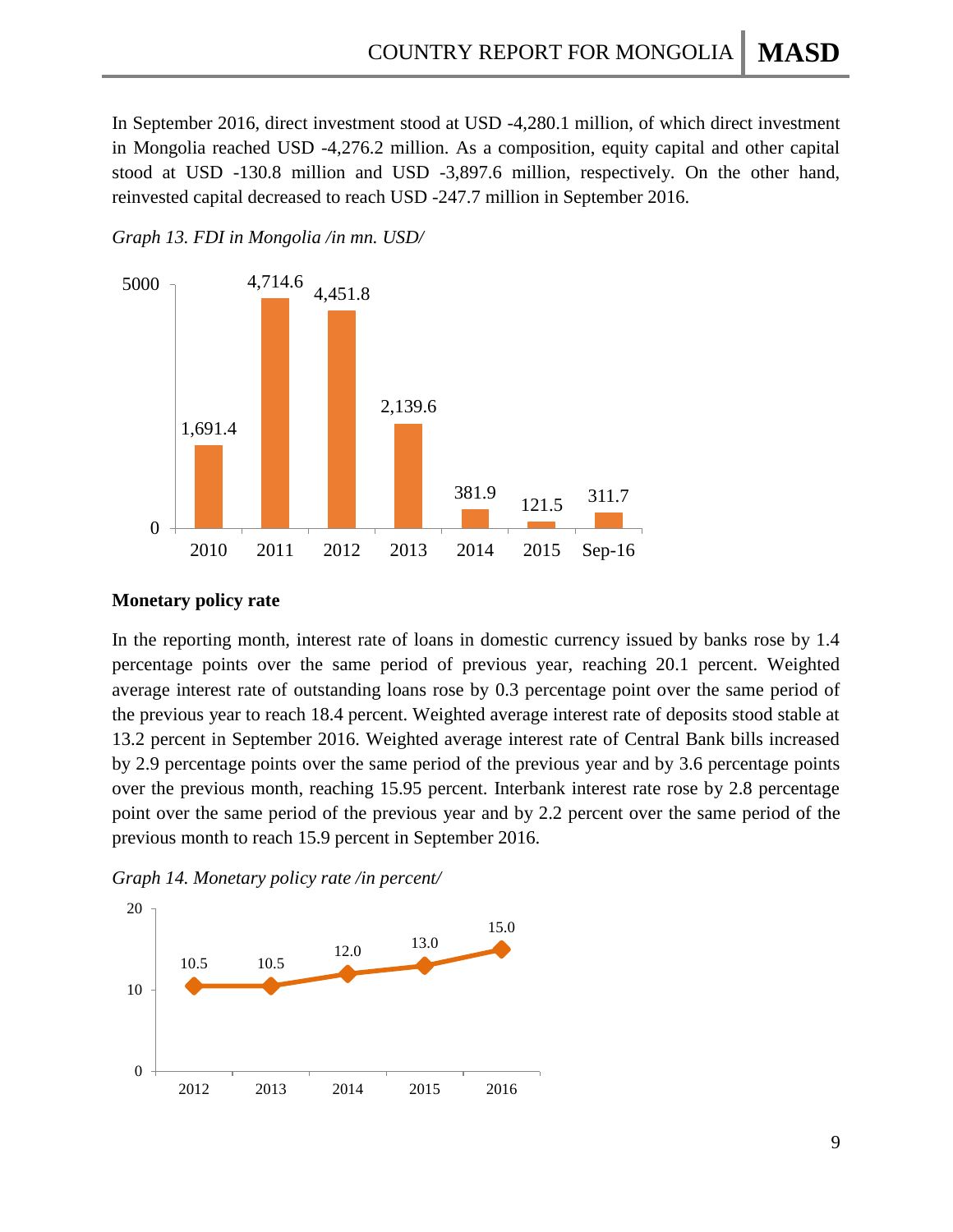# **2. Capital Market Performance Of Mongolia /Q3/**

# *Table 3. Main indicators of capital market*

| <b>Market Capitalization</b>                                         | MNT 1,314.0 bn |
|----------------------------------------------------------------------|----------------|
| <b>Listed Companies</b>                                              | 236            |
| Listed companies that have filed their financials with<br><b>MSE</b> | All of them    |
| companies that have announced<br>2015<br>Listed<br>dividends         | 27             |
| Average amount of trading in one day in 2015                         | $MNT$ 2.7 bn   |
| <b>Number of Compliant brokers</b>                                   | 58             |

Market capitalization of capital market rose by MNT 52 billion since the end of 2015 to reach MNT 1,314.0 billion in Q3 2016. This increase was mainly due to new IPO issuance and and increase of some share prices.

*Graph 15. Market capitalization /in bn. MNT/*



Number of joint stock companies listed on Mongolian Stock Exchange remained stable during previous years and it reached 236 in Q2 2016.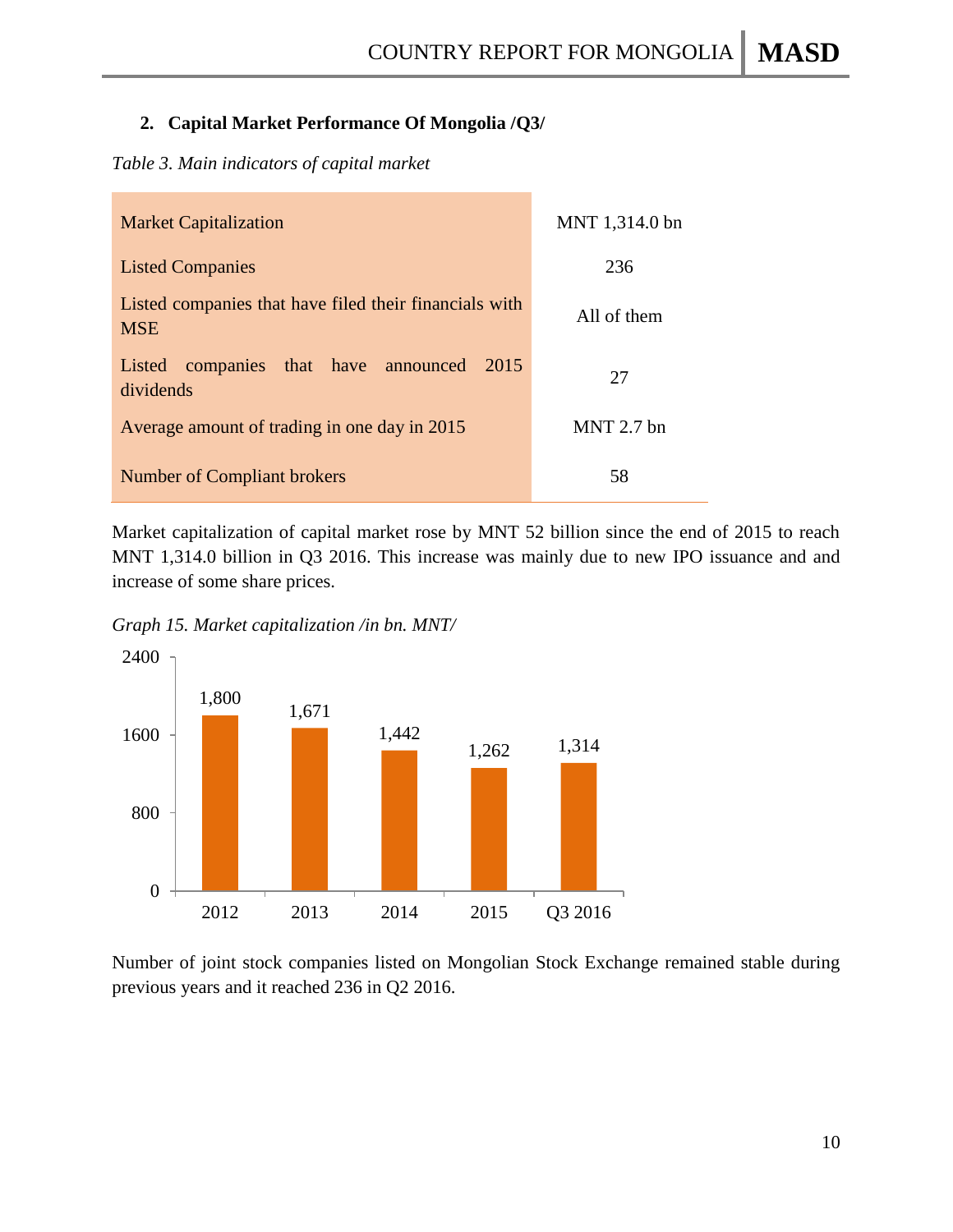



TOP-20 has been continuously decreasing since 2011 and it reached 10,485.7 unit in May 2016, which was the lowest since 2010. This decrease was followed by 17.06 percent increase in June to reach 12,274.1 unit in Q2 2016. However, TOP-20 index started declining once again in Q3 2016 after reaching its peak 12,939.5 in August.

*Graph 17. TOP-20 Index in previous years*



*Graph 18. TOP-20 Index since the beginning of the year*

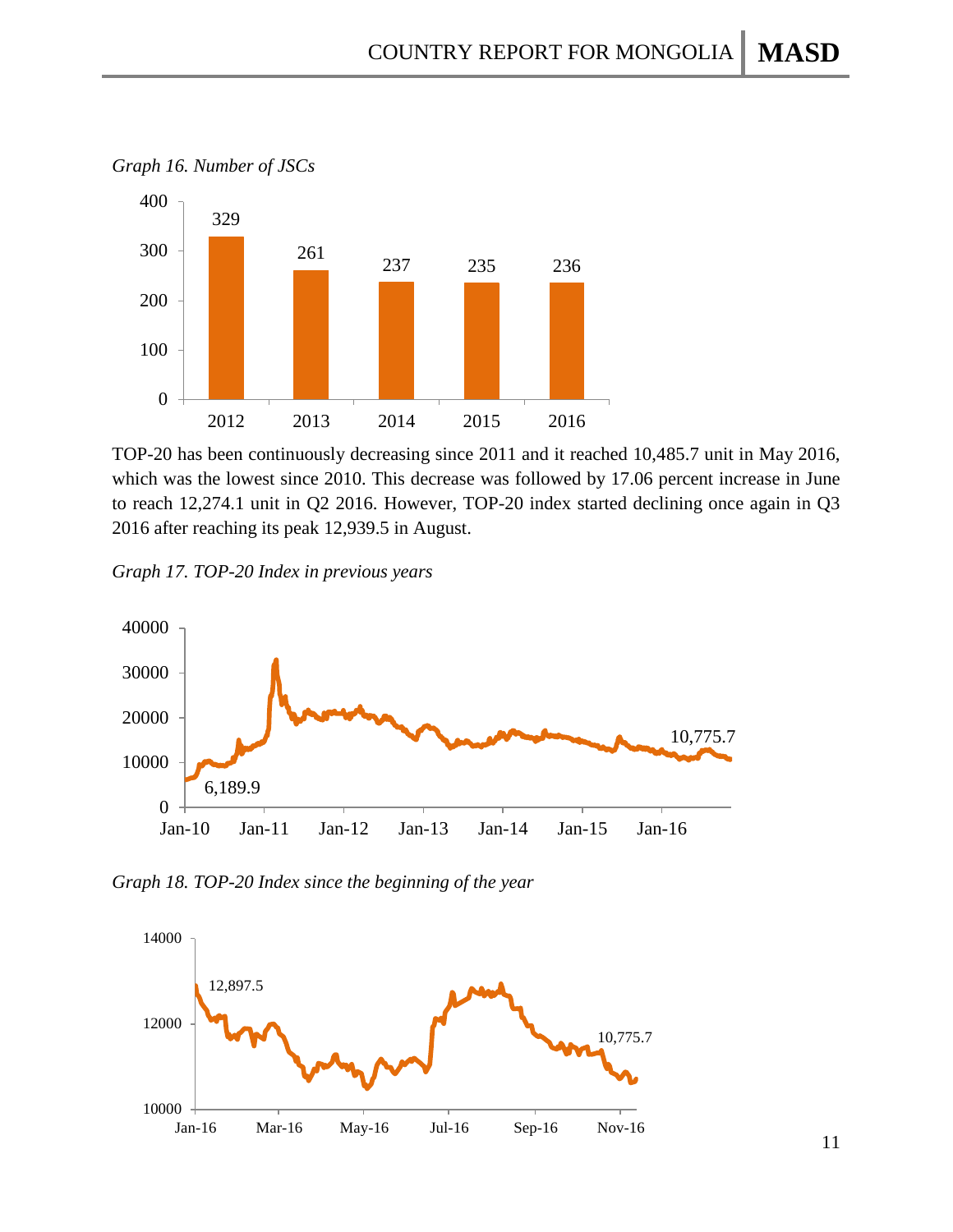MSE All index experienced an increase to reach a peak of 894.94 in July 2016. However, at the end of Q3 2016, it decreased by 75.49 unit, reaching 819.94 unit.

*Graph 19. MSE All Index since the beginning of the year*



In 2015, 35.8 million shares of 125 joint stock companies were traded with MNT 30.5 billion, while 5.4 million Government securities were traded with MNT 510.3 billion. In addition, MNT 0.5 billion worth bonds were traded and MNT 5.1 billion worth Government bonds were traded on the secondary market.

*Graph 20. Trade structure in 2015 /in bn. MNT/*